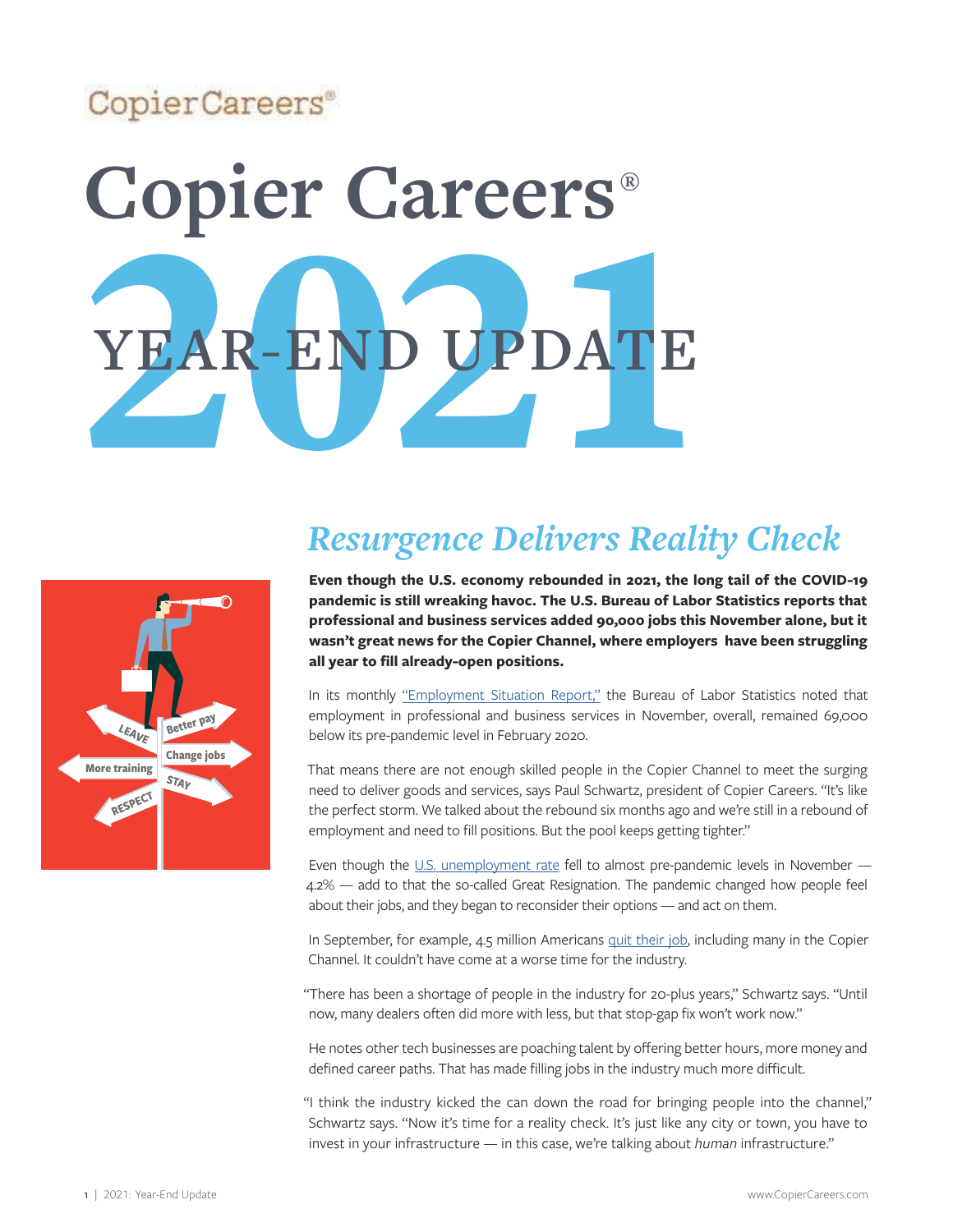## **More Jobs Than Candidates**



- [Job growth](https://usafacts.org/articles/august-job-growth-slowed-as-the-unemployment-rate-continued-to-decline/) picked up in May 2020 and continued to tick up through November 2021, when the number of unemployed people fell by 542,000 to 6.9 million people.
- In November, the unemployment rate fell 0.4% to 4.2%.
- Unemployment is significantly down from the highs from Feb.-April 2020 but remains above the pre-pandemic levels of 3.5% and 5.7 million respectively.

#### **The Great Resignation — follow the money**

From reduced hours, working from home and furloughs, the pandemic gave American workers time to think about work. What's clear is that many began to consider their options and opted for change. In fact, the Bureau of Labor Statistics reports that in September 2021 alone, 4.5 million Americans quit their job, a million more than in 2019.

"There are a lot of reasons people are making changes," Schwartz says. "Fear of COVID is an issue, general life change, work satisfaction, work conditions, compensation and location." In the Copier Channel that exodus has created extraordinary demand for and a diminishing supply of workers.

"I just can't overemphasize how competitive it is," Schwartz says. "This workforce issue is the next definitive struggle that dealers will have to integrate into their business plan."

[Forbes reports](https://www.forbes.com/sites/peterbendorsamuel/2021/12/15/surprising-truths-about-the-great-resignation-and-retaining-talent/?sh=5eaf82dd398b) that in a November survey, more than 43% of respondents said they had received a 30% raise. Others reported doubling their salary by changing jobs. In all, 75% of respondents said they were looking for work, while only 25% were staying put.

That general survey reflects the experience of finding candidates for all jobs across the Copier Channel, says Jessica Crowley, senior vice president of Copier Careers. "I talked to a sales rep last week and submitted her as a candidate to six companies," she says. "I literally had a response from a client in less than a minute."

That challenge is growing because competition for candidates is also coming from outside the Copier Channel, Crowley says. "We're seeing it now more than ever. It's not only sales skills that are transferable. Pharma, telecom, IT and software services will come in and go after candidates. It's all industries, all positions. We're not siloed anymore."

## *"This workforce issue is the next definitive struggle that dealers will to have to integrate into their business plan."*

– Paul Schwartz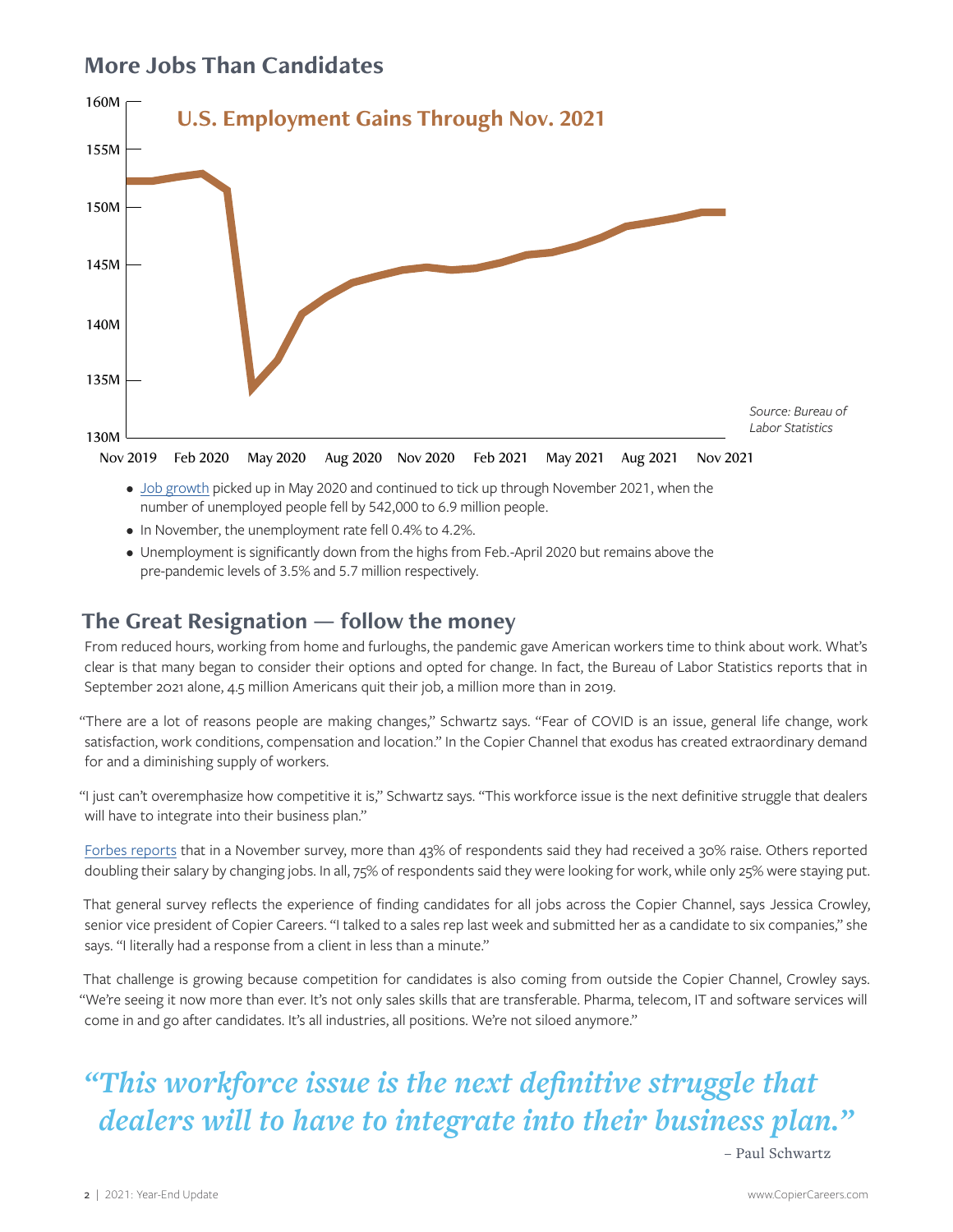### **A bad time for a brain drain**

What happens when you have limited inventory and high demand? If your answer is higher prices, you are correct. Sometimes, it's hard to be right. In 2021, the limited inventory is job candidates, and tremendous demand for hiring across the industry is driving up the price of filling jobs, compensation and doing business in the Copier Channel.



"Experienced people are leaving the industry," Crowley says. "They're tired. The industry is going through a brain drain at the same time dealers say hiring is their No. 1 priority."

Right now, there is nobody coming behind them, because the pipeline of trainees and qualified candidates is dry. Many are moving on, leaving employers singing [The Short-Staff Blues](https://copiercareers.com/wp-content/uploads/2016/10/2005-short-staff-blues.pdf).

"You need to have personnel to operate your business efficiently," Schwartz says. "When you're short-staffed, the costs of waiting to hire build up quickly. Your customers are less satisfied with service, you miss sales opportunities, paperwork slips through the cracks and

your overworked employees risk burning out. Companies that pass on good candidates over cost concerns are often forgetting about the hidden price of not hiring."

With the urgent need to fill empty positions, Schwartz and Crowley say that going forward; the hiring process has to be realistic. If your process is too slow or your offer is not competitive, be prepared for a longer search.

#### **It's time for Plan B: Grow your own**

Protracted searches are the new normal, so it's time for the industry to adjust its recruiting game in three critical ways, Schwartz and Crowley say:

- 1. Pay salaries that are competitive with other managed IT-based services, to fend off poaching.
- 2. Identify candidates with the right aptitude and create an industry-specific training system.
- 3. Update hiring practices to keep the industry evolving and growing, although it won't be easy.

"Do the math. You have to find a way to bring new people into the industry," Schwartz says. "This is the next great thing that has to change in the channel."

In the past decade, as the industry grew into the digital sphere, there was a mindset that the industry could grow by doing more with less. But the days of that being a successful strategy are over, Crowley says.

"You can do more with less, but you can't do more with nothing," she says.

"The only training on these devices is through the OEM or an authorized dealer. The industry needs a program to start bringing more people in and putting significant resources into the business of growing talent."

It's something that industry leaders are going to have to consider seriously.

## *"You can do more with less, but you can't do more with nothing."* - Jessica Crowley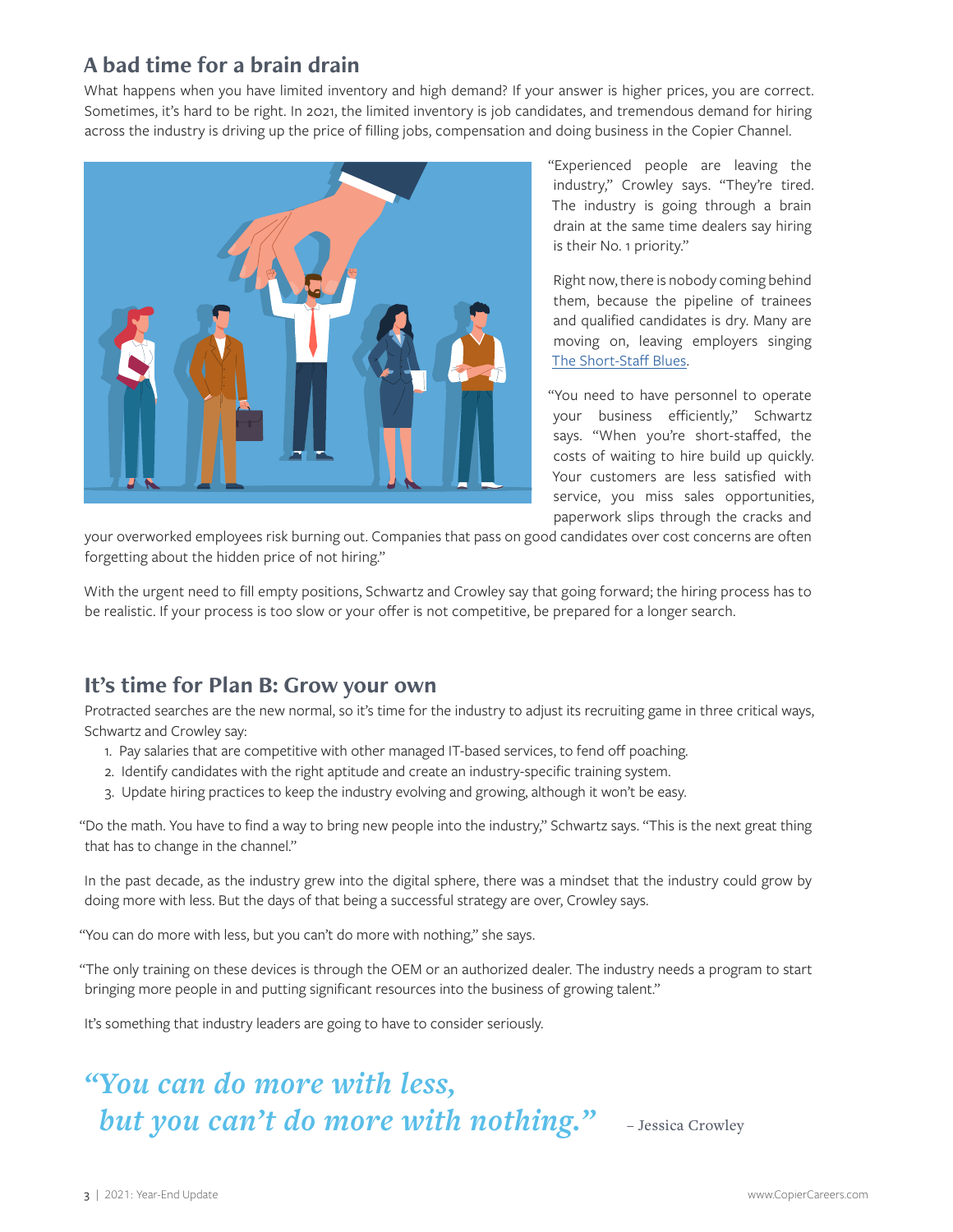## *"Dealers have always adapted to succeed; this time it's on staffing and compensation."*

– Paul Schwartz

## **Competition for candidates demands quick reflexes**

In the current market for qualified candidates, hesitation can be costly. A brief pause in the hiring process can let a great candidate become another dealer's hire. Being proactive, ready to respond to candidates and willing to up the ante are all critical to successful hiring.

"Candidates have multiple opportunities across all positions right now," Crowley says. "We can see and hear the frustration of our clients when a quality candidate is no longer available. But they are learning that they have to move quickly."

Schwartz notes that business owners have a lot on their plate, but to hire in this highly competitive environment, the hiring process must be their No. 1 priority.

"It's in the best interest of their business," Schwartz says. "It's relatively the same as other revolutions in



the industry, MPS, MNS and other technical changes. Dealers have always adapted to succeed; this time it's on staffing and compensation."

#### **A conundrum about counteroffers**

In 2021, employees exploring new opportunities can find themselves in an uncomfortable position when they find a new, better-paying job and their employer makes a significant counteroffer to get them to stay.

The hard truth is that employees are not going to continue to tolerate wages that are stagnant, Crowley says. Because their skills are in demand and another company is ready to pay more for them.

"The amount of opportunity that candidates have right now is truly unbelievable," Crowley says. "We've had a client offer a candidate a compensation, and we've seen, more often than not, that their current employer will come back with a counter significantly higher than what they were paying them.

"To our candidates, it's pretty insulting, because they wonder why they had to threaten to leave to get the compensation they're worth," she says.

The drama doesn't stop there. "We have seen candidates start with a new employer and be recruited back to a former employer," she says, noting that [counteroffers](https://www.thecannatareport.com/beyond-the-business/take-this-job-andoh-wait-you-have-a-counteroffer/) can be a double-edged sword.

Schwartz agrees with that assessment. "Clients will make counteroffers, but they will remember they didn't get to do it on their time," he says. "They were forced to do it, so there is a target on the back of the employee for forcing the issue."

To tamp down the churn, Crowley and Schwartz say dealers should reassess their pay scale and make adjustments to keep staff happy and in the fold. For those in the hiring process with a candidate open for discussion, to snooze is to lose.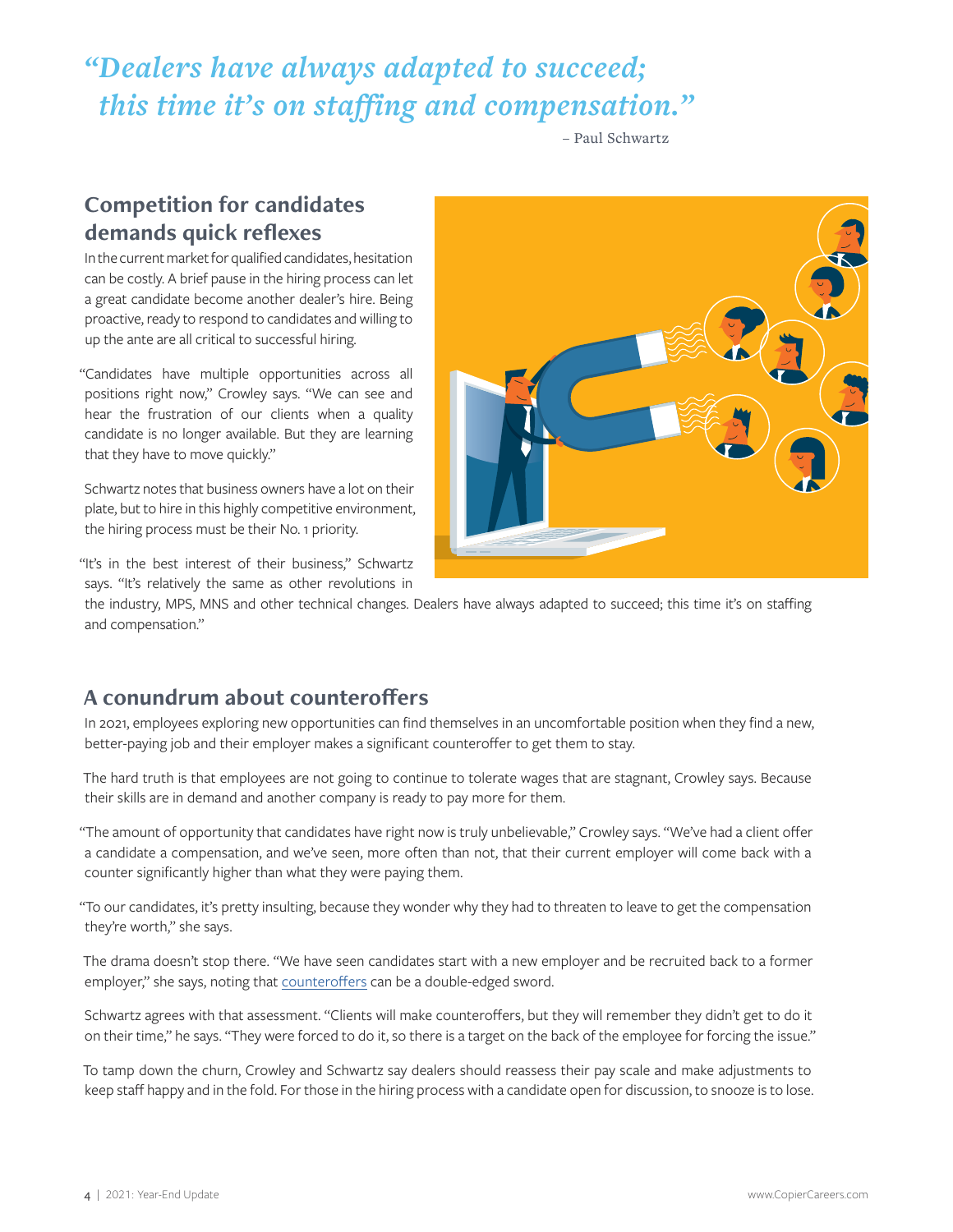**In a series of online polls this year, we asked Copier Channel professionals what they see as the most important qualities of their colleagues across all disciplines. The responses show a keen awareness of the most coveted job skills for applicants and an appreciation of the key attributes of great colleagues in the industry.**

**"The polls also are a roadmap to the kinds of questions dealers should be asking prospective hires," Jessica Crowley says. "In a highly competitive environment, it's good business to know what you're looking for, so you can make thoughtful hiring decisions quickly." The following are some comments from these polls:**

**"When a manager shapes an environment that people like to work in, they give the company its greatest asset of all: people who want to do their best. (This will only begin with integrity in leadership.)"**

*– response to "Most important Service Manager Quality" poll (November)*



*"Wow, when I voted for INTEGRITY, I was shocked to see it was dead last! Without integrity, NONE of the other so-called talents matter."*

*– response to "Most Important Sales Manager Quality" poll (October)*

> **"I joined the ranks of The Great Resignation in June. Will be looking for a job after relocation to a new state."**

*– response to "What Is Your Biggest Challenge" poll (July)*

**"We always joke at our office that it's the salesman's job to tell the customer what we can do and the service tech's job is to PROVE it."**

*– response to "Most Important Service Tech Quality" poll (August)*

*"There are no accolades at the company I work for, no positive reinforcement at all. However, I have never been in trouble, and I get paid every period. I guess that is something."*

*– response to "Feedback at Work" poll (June)*